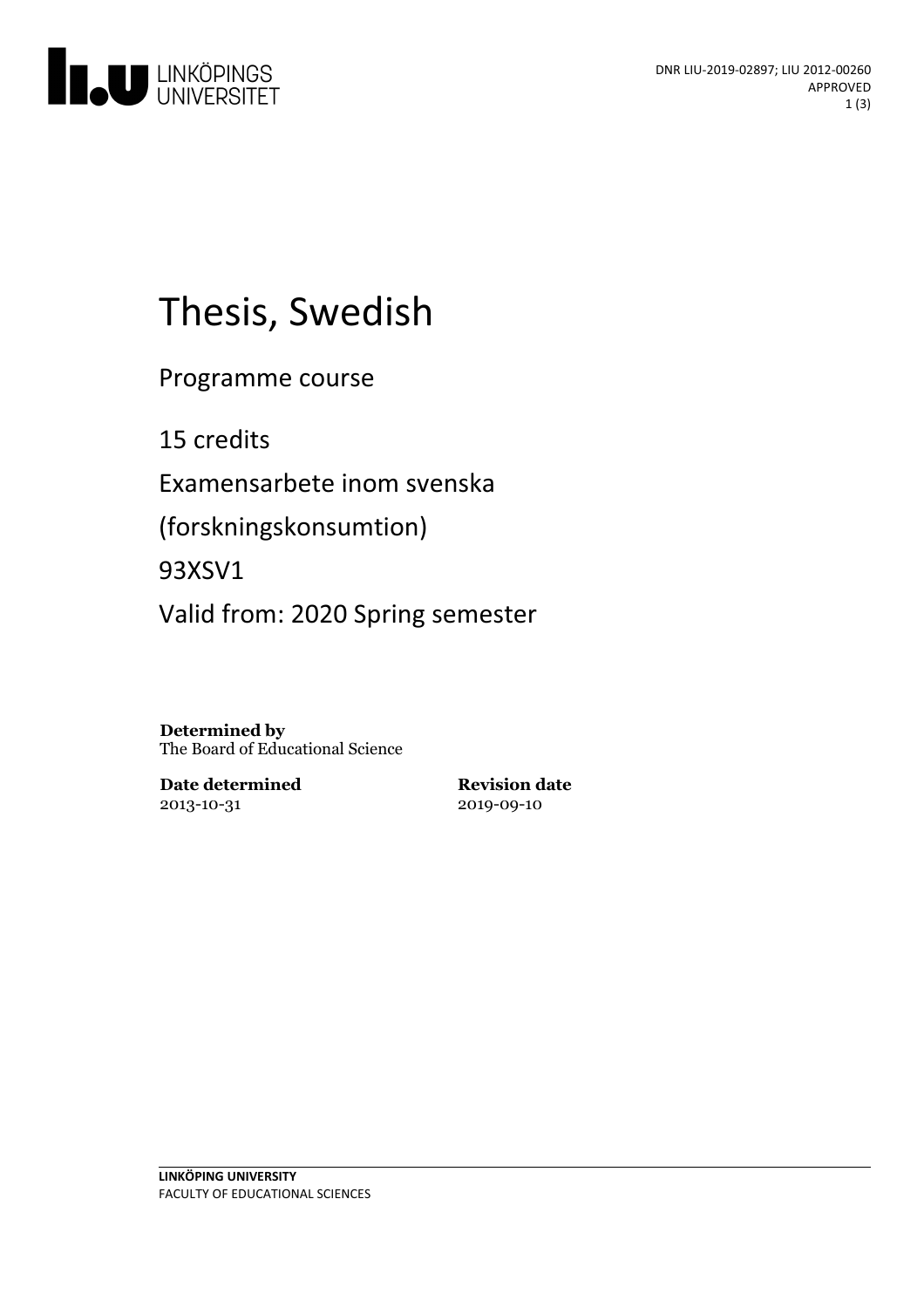# Main field of study

Swedish Language

Course level

First cycle

#### Advancement level

G2E

### Course offered for

Secondary School Teacher Programme with a specialization in Teaching in Grades 7-9 of the Compulsory School

#### Examination

Applies to all courses regardless of grading scale.

Students failing an exam covering either the entire course or part of the course two times are entitled to have a new examiner appointed for the reexamination.

If the course has a three-graded grading scale (U - VG), following applies:

Students who have passed an examination may not retake it in order to improve their grades.

The following applies to courses that include a compulsory component:

If special circumstances prevail, and if it is possible with consideration of the nature of the compulsory component, the examiner may decide to replace the compulsory component with another equivalent component.

If the LiU coordinator for students with disabilities has granted a student the right to an adapted examination for <sup>a</sup> written examination in an examination hall, the student has the right to it. If the coordinator has instead recommended for the student an adapted examination or alternative form of examination, the examiner may grant this if the examiner assesses that it is possible, based on consideration of the course objectives.

#### Grades

Three-grade scale, U, G, VG